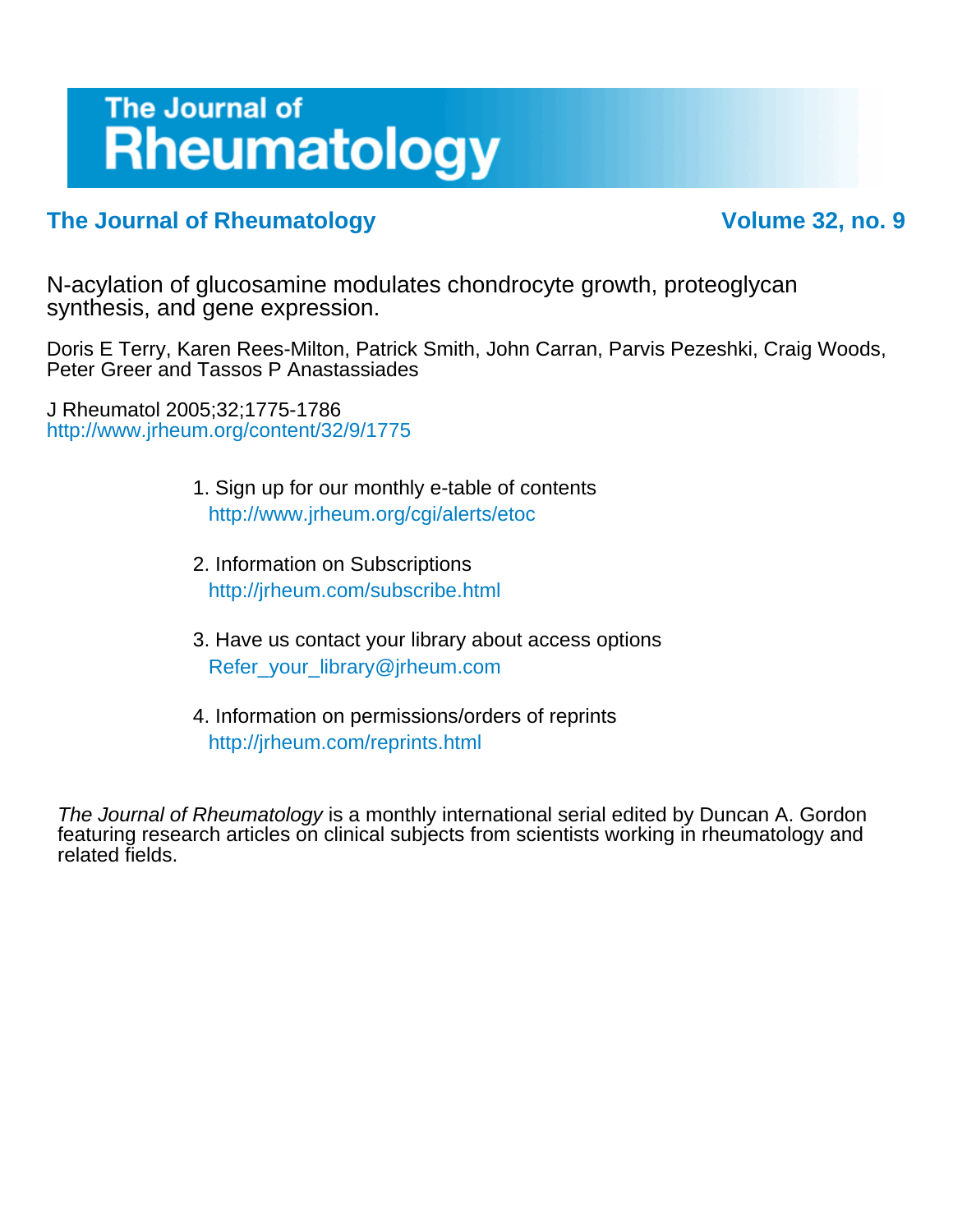## N-Acylation of Glucosamine Modulates Chondrocyte Growth, Proteoglycan Synthesis, and Gene Expression

DORIS E. TERRY, KAREN REES-MILTON, PATRICK SMITH, JOHN CARRAN, PARVIS PEZESHKI, CRAIG WOODS, PETER GREER, and TASSOS P. ANASTASSIADES

*ABSTRACT. Objective.* To examine the effects of glucosamine (GlcN) and some N-acylated (GlcNAcyl) derivatives on the proliferation and proteoglycan (PG) synthesis of bovine articular chondrocyte (BAC); and to expand these results to human articular chondrocytes (HAC) and study the modulation of gene regulation by these compounds.

> *Methods.* The compounds tested were: glucose (Glc), GlcN.HCl, N-acetyl GlcN (GlcNAc), and Nbutyryl GlcN, (GlcNBu). GlcNBu was synthesized from GlcN and butyric anhydride. For the chondrocyte cultures, both anchorage-dependent (AD) and an anchorage-independent (AI) system (alginate beads) were evaluated. Following the various additions, BAC were assessed for total cell number, DNA, or total PG synthesis at different times. Utilizing similar conditions, human cDNA microarrays were performed for the HAC after harvesting total RNA.

> *Results.* For AD cultures, the addition of GlcN.HCl (0.1–5.0 mM) to BAC or HAC cultures inhibited cell proliferation and total PG synthesis in a dose-dependent manner. For AI cultures, the inhibitory effects of GlcN.HCl on cell proliferation were less prominent, and PG synthesis increased slightly more for the GlcNAcyl than the GlcN additions. In the AD system, the addition of GlcNAc did not result in the inhibitory effect of GlcN.HCl, while GlcNBu addition resulted in an increase in BAC proliferation and PG synthesis that could not be explained by the Bu moiety alone. For the HAC, additions of 0.1 mM GlcNBu resulted in upregulation of a large number of genes, with only a few downregulated, while GlcN addition resulted in no upregulation and one downregulated gene, for preset stringency criteria.

> *Conclusion.* Addition of GlcNBu to BAC or HAC to AD cultures generally stimulated cell proliferation and PG synthesis, while addition of GlcN resulted in inhibition of these indicators. The inhibitory effects of the GlcN molecule appear to be related to the unsubstituted amino group. Additions of GlcNBu, but not GlcN, to HAC resulted in upregulation in the expression of a large number of genes. (J Rheumatol 2005;32:1775–86)

> *Key Indexing Terms:* ARTICULAR CARTILAGE CHONDROCYTE GLUCOSAMINE GLUCOSAMINE SULFATE ACYLATION GENE REGULATION

Osteoarthritis (OA) in humans is the most prevalent form of arthritis and is considered the second leading disability in those over age 50 years<sup>1,2</sup>. One of the prominent alterations

*D.E. Terry, PhD, Department of Medicine; K. Rees-Milton, PhD, Department of Medicine; P. Smith, MSc, Department of Pathology; J. Carran, PhD, Department of Medicine; P. Pezeshki, BSc, Department of Medicine; P. Greer, PhD, Department of Pathology; T.P. Anastassiades, MD, PhD, Departments of Medicine and Biochemistry, Queen's University; C. Woods, DVM, Veterinary Products Laboratories, a division of Farnam Companies, Phoenix, Arizona.*

*Address reprint requests to Dr. T. Anastassiades, Department of Medicine, Queen's University, Kingston, Ontario K7L 3N6, Canada. E-mail: anastass@post.queensu.ca* 

*Accepted for publication May 17, 2005.*

that characterize osteoarthritic cartilage damage is a reduction of proteoglycan (PG) content, reflecting an imbalance between synthesis and release of PG. Both synthesis and release depend on the metabolic activity of cartilage  $cells^{3-5}$ .

In humans, nonsteroidal antiinflammatory drugs (NSAID) are widely used for pharmacological management of OA, as well as rheumatoid arthritis (RA). However, the use of NSAID is limited by gastrointestinal (GI) toxicity, and the addition of some NSAID to bovine articular chondrocyte (BAC) culture systems is known to inhibit PG synthesis6,7. The net effect of selective cyclooxygenase 2 (COX-2) inhibitors on PG synthesis and on matrix homeostasis remains to be determined<sup>8</sup>. Another approach to treatment of OA is through protease inhibitors, but the clinical toxicity of serine and aspartate protease inhibitors for the treatment of OA has limited usage.

Glucosamine sulfate salt (GlcN.S), GlcN.HCl, and chondroitin sulfate and are receiving considerable attention for

*From the Department of Medicine, Department of Pathology, and Department of Biochemistry, Queen's University, Kingston, Ontario, Canada; and Veterinary Products Laboratories, Farnam Companies, Phoenix, Arizona, USA.*

*Supported by the Canadian Institutes of Health Research (MOP 43833), the National Science and Engineering Research Council of Canada (STP 246 039-01), and Farnam Companies, Inc., Phoenix, Arizona.*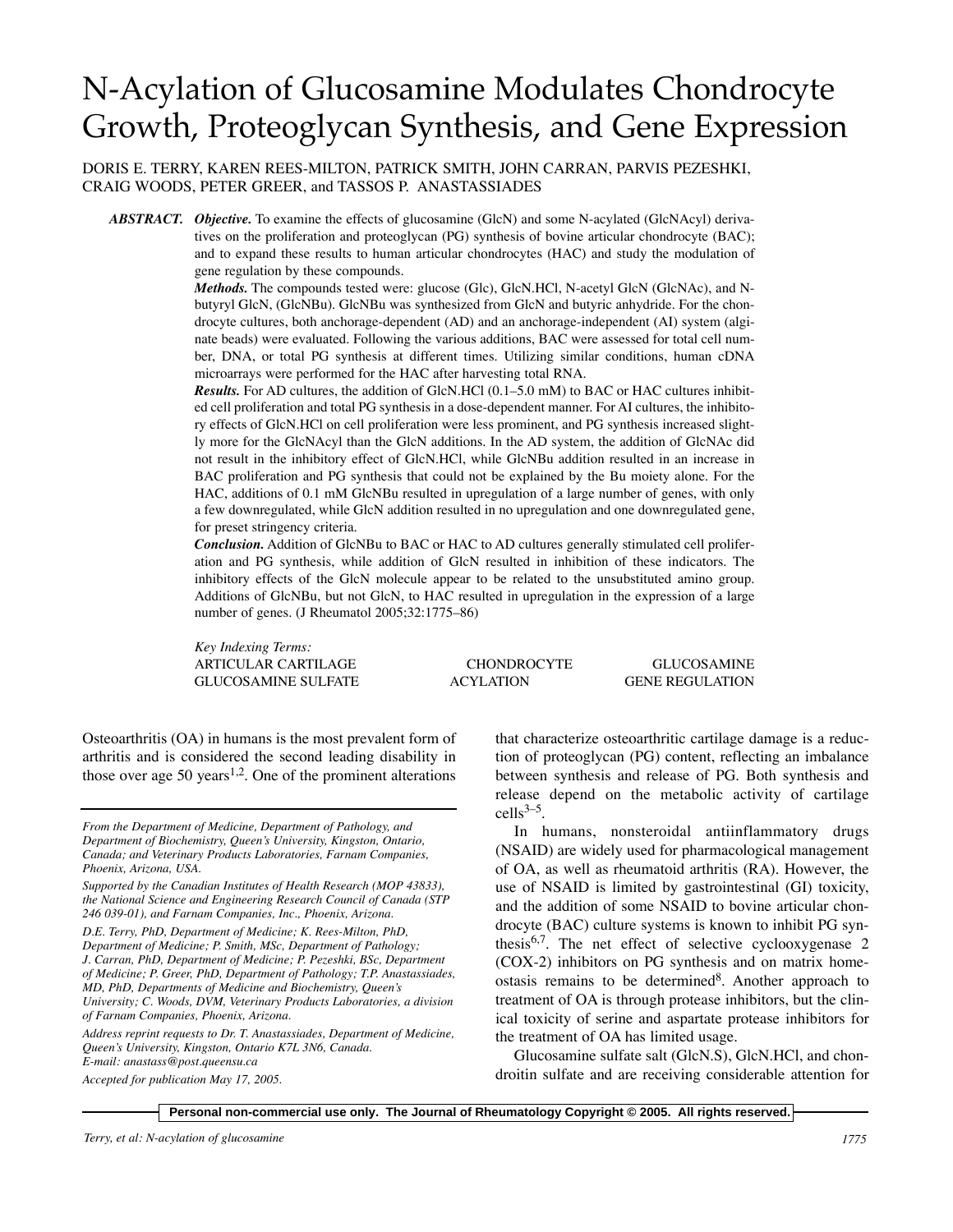the treatment of joint pain in OA. For human use, the efficacy of GlcN for the treatment of OA is based on randomized clinical trials (RCT), utilizing mostly pain scores and functional assessments as primary endpoints<sup>9</sup>. Metaanalysis of RCT on GlcN for the symptomatic treatment of OA supports a positive effect of GlcN on pain for knee  $OA^{10}$ . The majority of these RCT have been industrially sponsored. In North America, GlcN compounds, which are sold "over the counter" as nutritional supplements, are available in the form of GlcN.HCl, GlcN.S, and GlcNAc. The mechanism of action by which the GlcN compounds apparently ameliorate pain in OA is not understood.

Other over the counter supplements, such as chondroitin, collagen, and other so-called chondroprotective agents have gained popularity as a potential therapy for OA. Collectively, these alternative agents are sometimes included with other slow acting, disease modifying drugs, but they are chemically related to structural molecules of the cartilage matrix $11$ .

The use of GlcN in OA as a "nutraceutical" is based on the presumption that ingested GlcN will reach the joints and serve as a substrate for the synthesis of articular cartilage glycosaminoglycans (GAG). GlcN-sulfate.S (GlcNS) is well absorbed in the gut and, unlike the NSAID, does not irritate the GI tract<sup>12</sup>. However, the serum concentrations of free GlcNS even after ingestion by humans of as much as 6 g of this compound were below the limits of detection available at the time<sup>13</sup>, making it difficult to confirm that sufficient GlcN would reach the articular cartilage to contribute significantly as a substrate for GAG synthesis. Recently, a sensitive method for detecting GlcN in rat plasma has been described, based on derivatization of GlcN and high performance liquid chromatography (HPLC), with a detection limit of 0.63  $\mu$ g/ml and a quantification limit of 1.25  $\mu$ g/ml<sup>14</sup>. Using this methodology, single-dose pharmacokinetics in the rat indicated that orally administered GlcN is rapidly absorbed and cleared and that the gut, rather than the liver, is responsible for the first-pass metabolism<sup>15</sup>. This method has yet to be utilized on human plasma. Further, it is not known to what extent the GlcN molecule is incorporated intact into the GAG or if it is previously deaminated to glucose. Overall, the pharmacokinetic evidence that GlcN acts as a "nutraceutical" by providing a more readily available substrate than glucose for GAG synthesis by HAC is not convincing.

GlcN has been shown to regulate the expression of several genes, including important growth factors such as transforming growth factor-β (TGF-β), and the hexosamine pathway is required for glucose to modulate the transcription of these growth factors<sup>16-18</sup>.

The choice of the culture system used, specifically with respect to anchorage-dependent (AD) or anchorage-independent (AI) conditions, is an important consideration for new compound or drug evaluation in chondrocyte culture.

AD systems have advantages including, (1) uniform drug accessibility of the test compounds to all cells in the culture; (2) effects such as density-dependent inhibition of growth can be evaluated. In AI systems, concentrations of a drug within the cell aggregates (as in agarose, beads, droplets, etc.) are likely much less in the center of the aggregate than the periphery and such differences are generally not determined experimentally. Thus AI systems have disadvantages in terms of uniformity of drug delivery. However, AD systems obviously have disadvantages in terms of relative retention of the cartilage phenotype in culture (particularly with repeated subculture), which is an advantage of AI systems. Also, it should be noted that when repair does occur in damaged articular cartilage (as for example after proximal tibial osteotomy in OA), the repair is primarily by fibrocartilage, rather than fully differentiated hyaline cartilage<sup>19,20</sup>.

We investigated the role of N-acylation of GlcN on chondrocyte proliferation and GAG synthesis. The hexosamines in the GAG of the cartilage PG are N-acetylated, although the reason for N-acetylation of hexosamines in PG (or, more generally, in glycoproteins) is not understood. One of the more interesting N-acylated GlcN is N-butyryl GlcN (GlcNBu), which we had shown in preliminary studies to have stimulatory effects on BAC proliferation and total GAG synthesis, not seen with the parent molecule<sup>21,22</sup>.

We examined the effects of GlcN, GlcNAc, and GlcNBu over a wide range of concentrations on BAC proliferation and GAG synthesis experiments under AD and AI culture conditions. We extended the studies to HAC AD cultures, which have much lower rates of proliferation than the BAC. For the HAC cultures, we also carried out cDNA microarray studies, in order to determine differential gene expression between cells fed Glc, GlcN, or GlcNBu.

#### **MATERIALS AND METHODS**

GlcN.HCl and GlcNAc were obtained from Sigma Chemical Company (St. Louis, MO, USA). Initially GlcNBu was chemically synthesized in 200 mg lots from GlcN.HCl and butyric anhydride in a bicarbonate system<sup>23</sup> and purified on a Bio-Gel P-2 chromatography column (Bio-Rad Laboratories, Hercules, CA, USA). The GlcNBu powder was reconstituted in water, applied on the water-prewashed column, and eluted with water at a flow rate of 1 ml/10 min. Column fractions corresponding to GlcNBu were pooled and lyophilized. Purity was verified by descending paper chromatography and HPLC.

We later used a synthesis best suited to producing larger amounts of material, based on a modification of the procedure<sup>24</sup>, utilizing the same starting materials and substituting NaOMe for bicarbonate. After synthesis, GlcNBu was purified by a Soxhlet extraction method from absolute ethanol. GlcNBu was dried under vacuum and analyzed by mass spectrometry, nuclear magnetic resonance, HPLC, and melting point.

*Bovine articular chondrocytes.* BAC were isolated from bovine articular cartilage (convex surfaces of the carpometacarpal joints of adult cows) by collagenase digestion, and subcultures were obtained and maintained in Dulbecco's modified Eagle's medium (DMEM) supplemented with fetal bovine serum (FBS, 10%), Glc (1 mg/ml), sodium carbonate (3.7 g/l), penicillin-streptomycin (P/S) (2%), and phenol red as described from our laboratory<sup>25-27</sup>.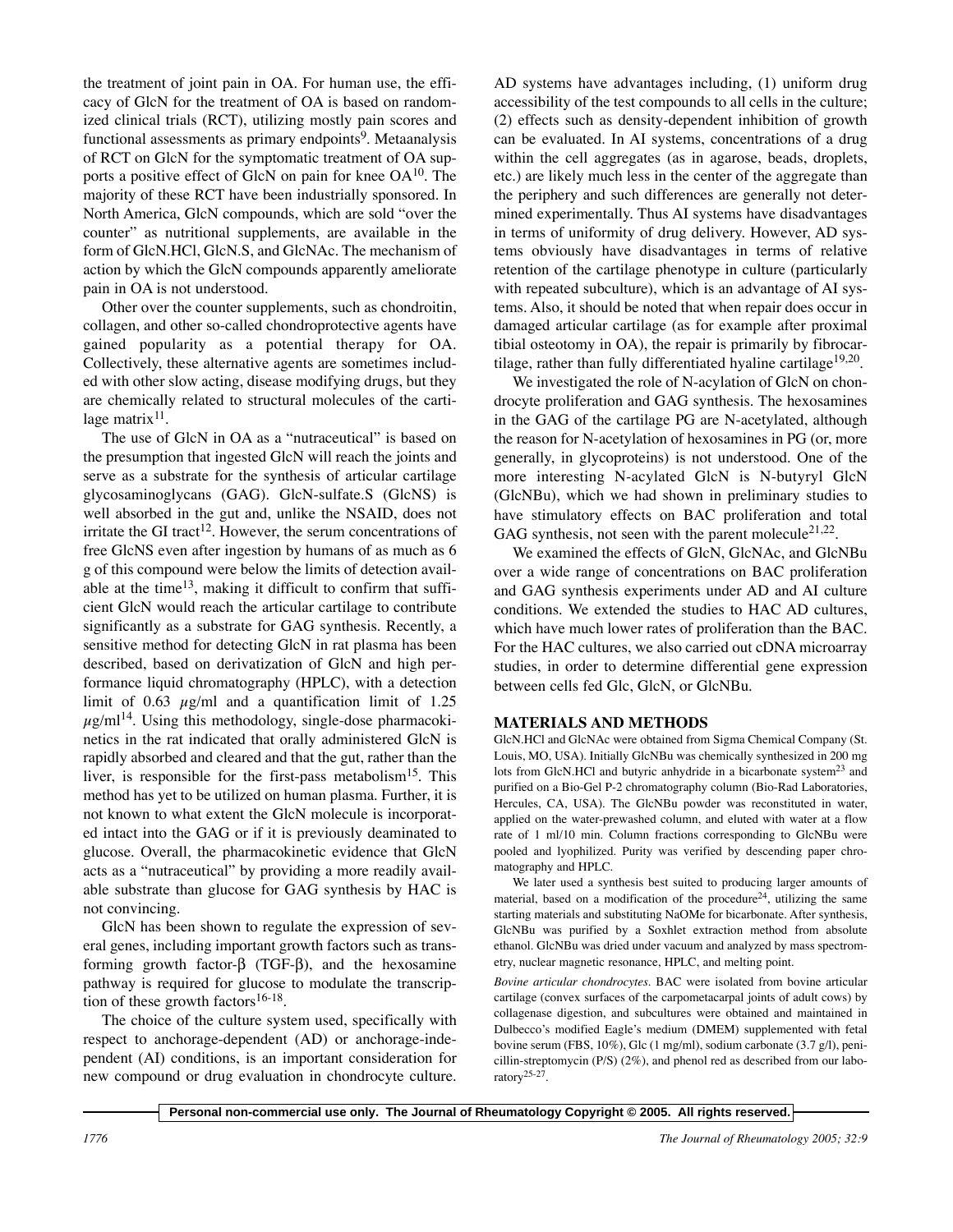*AD cell culture.* Confluent subcultures were trypsinized, seeded at  $33 \times 10^3$ cells/well (6-well plates),  $5 \times 10^3$  cells/well (24-well plates) or  $10^3$  cell/well (96-well plates) in the above medium, and incubated overnight at 37°C in a humidified atmosphere of 95% air and 5% carbon dioxide. Then the media were replaced with fresh glucose-free media containing the appropriate GlcN analog. The GlcN compounds used in this study include GlcN.HCl, N-acetyl GlcN (GlcNAc), and N-butyryl GlcN (GlcNBu).

*Cell proliferation assay for AD cultures.* After overnight incubation, the media were replaced with fresh media containing test materials of interest (see figure legends). At specified times, the cells were harvested by trypsinization with 0.25% trypsin in phosphate buffered saline (PBS, pH 7.4), and cell numbers were determined with a Coulter counter (Coulter Electronics, Hialeah, FL, USA).

*DNA synthesis for AD cultures.* To measure DNA synthesis at different timepoints, BAC (1000 cells/well) were plated in Corning Costar 96-well tissue culture plates. On the following day, the media were replaced with fresh DMEM containing the test compounds at the concentrations indicated. Three or 7 days later, the cells were pulse labeled with  $[3H]$ -thymidine  $(0.3 \mu\text{Ci/well}; \text{ICN Biomedicals}, \text{Aurora}, \text{OH}, \text{USA})$  for 6 and 18 h in the same culture conditions. After labeling, the cells were washed 3 times with PBS, pH 7.4, and lysed in 90% hyamine hydroxide. The radioactivity incorporated into the cells was measured using high-throughput Microbeta liquid scintillation and luminescence counter (Wallac Trilux, Turku, Finland).

*AI alginate culture.* Articular chondrocytes were isolated from articular cartilage bovine ankle joints as described<sup>27</sup>. Primary AI cultures were set up of the isolated chondrocytes in alginate beads at a seeding density of  $0.2 \times 10^6$ cells/well as described28. The DMEM-F12, 10% FBS growth medium included 3 mM CaCl<sub>2</sub> for enhanced alginate bead stability in culture. Encapsulated chondrocytes were recovered from the alginate beads and enumerated as for the AD cultures at the end of each of 7, 14, and 21 day incubation periods. Cultures remaining after 7 and 14 days were re-fed with the same medium, after the original medium had been removed.

*Metabolic labeling for PG synthesis.* For radiolabeling studies in AD cultures, replated cells in 6-well or 24-well plates were seeded at high density, and the cells were confluent within 4 days. The media were replaced with fresh media containing test materials of interest and radiolabeled with 10  $\mu$ Ci/ml [<sup>35</sup>S]-sulfate. After 4 days of incubation at 37°C, both media and cells were harvested. The AI cultures were radiolabeled in a similar fashion, except that  $\binom{35}{5}$ -sulfate labeling was for the 17–21 day period. The cells were counted as described, while the media were stored at –20°C until analyzed.

*Precipitation and quantification of newly synthesized proteoglycans.* For AD cultures, the rapid Alcian blue method for isolation and quantification of radiolabeled PG was employed as described<sup>29</sup>. Briefly, 20  $\mu$ l of media were spotted on cellulose acetate strips, air dried, and stained with 0.5% Alcian blue in destain solution (30 mM MgCl<sub>2</sub>, 0.1% CH<sub>3</sub>COOH, 10% ethanol) for 1 h. The strips were then destained, air dried, and cut in sections and the  $[35S\text{-}sulfate]$  radioactivity was assessed with Microbeta liquid scintillation and luminescence counter. For qualitative analysis on sodium dodecyl sulfate polyacrylamide gel electrophoresis, total anionic glycoconjugates were isolated using the toluidine precipitation method $29$  and were stored at –20°C.

For AI cultures, the radiolabeled PG were precipitated from the dissolved beads and 150  $\mu$ l of medium was precipitated with 8 volumes of absolute ethanol and the  $[35S]$ -sulfate radioactivity in the washed precipitates was directly quantified (alginate partially interferes with Alcian blue precipitation method).

*Determination of dead cells.* Cells were seeded at  $5 \times 10^3$  cells/well overnight, and the media were replaced with fresh media containing the test material of interest. At the end of the culture period, the cells were harvested by trypsinization, washed with 1 ml of 2% serum in PBS, and centrifuged at  $100 \times g$  for 5 min. The cells were stained with propidium iodide for 5 min and analyzed on the flow cytometer. Dead cells were found to vary between 3% and 6%, under the different experimental conditions, by this method $30$ .

#### Human Articular Chondrocytes

*Cell culture and RNA isolation.* HAC were isolated from knee joint tissue resected during arthroplasty for OA. Visually healthy appearing cartilage from the margins of the resected joint was used. Cartilage pieces were sliced into 1 mm<sup>3</sup> slices and then treated overnight with collagenase (0.04%) to free HAC for culture. After the fourth passage, the media was changed to DMEM minimal media, without glucose, plus 10% fetal bovine serum and 2% P/S. After the cells acclimatized, they were trypsinized and counted by Coulter counter, and replated at a cell density of 5000 cells/cm2 in 6-well cell culture plates (Corning, Corning, NY, USA). Medium was changed after 24 h and the experimental regimens started at that time. There were 8 replicate cultures for each condition described. Cultures were treated with 0.1 mM Glc, 0.1 mM GlcN, or 0.1 mM GlcNBu. These concentrations were based on previous cell proliferation experiments, where they did not have a major effect on proliferation, so that confluency was reached at about the same time in all the culture conditions. On the 20th day, total RNA was collected using a Purescript RNA isolation kit (Gentra, Minneapolis, MN, USA) according to the manufacturer's instructions. Total RNA from each set of 8 cultures was pooled separately and quantified spectrophotometrically with 260 nm/280 nm ratios from 1.84 to 1.94. Seventy micrograms total RNA for each of the 3 conditions were sent to the Queen's University microarray facility (Kingston, ON, Canada) for analysis.

*Cell proliferation assay and quantification of newly synthesized PG.* Methods to quantify the rate of cell proliferation and total net PG synthesis for HAC cultures treated with 0.1 mM GlcN or GlcNBu, relative to the controls, were as described above for BAC.

*cDNA microarray and analysis.* Experimental cDNA probes (GlcN or GlcNBu treated replicate cultures) were labeled with Cy3, while control cDNA (Glc treated replicate cultures) was labeled with Cy5. Probes were hybridized to the array containing 19,000 human cDNA sequences, representing known genes and expressed sequence tags (EST). A second array was performed with experimental cDNA probes (GlcN or GlcNBu) labeled with Cy5, while control cDNA (Glc) was labeled with Cy3. The flip-fluor experiment was performed to ensure noninterference from the labeling tag. The arrays were obtained from the University Health Network Microarray Center (Toronto, ON, Canada) and printed on CMT-GAPS slides (Corning). The slides were scanned using the ScanArray 4000, and image analysis was performed with QuantArray 3.0. The data were normalized to ensure that median values for each dye label were the same for each gene, and  $log<sub>2</sub>$ ratios of Glc(–)/GlcN and Glc(–)/GlcNBu determined for both experiments.

Data analysis was as follows. Analysis of the microarray data involved several steps of sorting, conducted using Microsoft Excel sorting function to eliminate human bias toward particular genes. All genes that did not meet the specified criterion were removed from the data set. First, data were sorted into either GlcN vs control, or GlcNBu vs control (at Queen's University Microarray Center). These groupings were then subdivided into increased or decreased gene expression. The data sets were treated to independent analyses. The data sets were then sorted by level of regulation, with only genes exhibiting a significance level above 4-fold over the glucose-free cells being maintained for further sorting. Genes that survived the significance test were sorted by ascension number to group genes that appear at least twice on the list of significantly regulated genes. These data sets were then pooled with the corresponding data set from the flip-fluor experiment. The final data set consists of genes that appear twice on both "flipped" arrays with a level of regulation surpassing 4-fold.

#### **RESULTS**

*BAC proliferation and PG synthesis under AD conditions.* Media supplemented with GlcN.HCl (1.25 mM) inhibited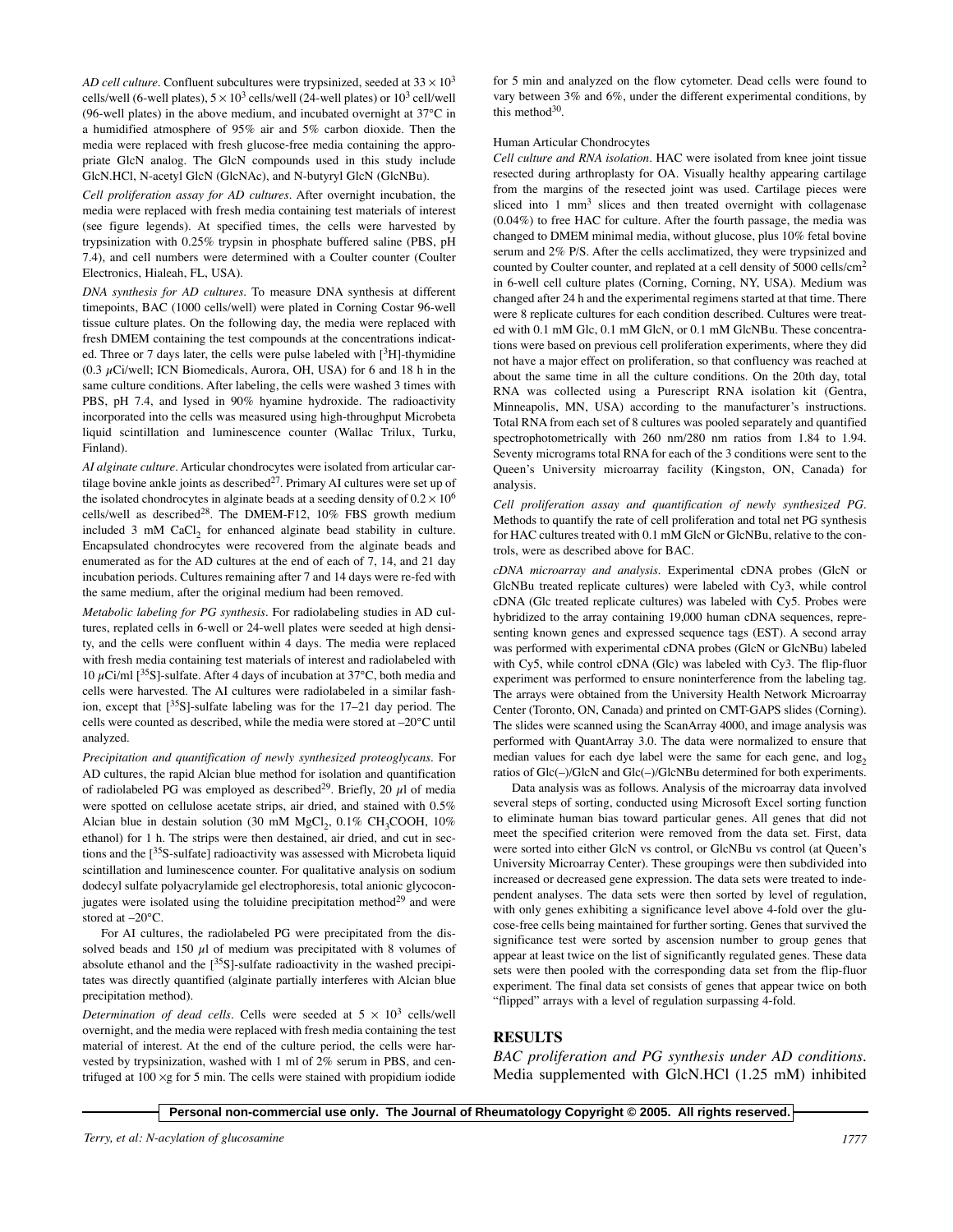chondrocyte proliferation, under AD conditions, after roughly 4 days of growth (Figure 1). In preliminary experiments, this concentration of GlcN.HCl. (1.25 mM) was found to be the minimal concentration providing for close to maximal inhibition of BAC proliferation response (see also Figure 4A).

The rates of proliferation for all the treatments were similar up to Day 4, and thereafter the rate of proliferation of the cells treated with GlcN.HCl flattened out, so significantly lower final cell densities were achieved (i.e., by Day 6; Figure 1) in the GlcN treated cultures compared to the other conditions. The inhibition could not be accounted for by the HCl moiety of the GlcN.HCl, since supplementation with 1.25 mM HCl alone resulted in a slight stimulation of proliferation over controls. Supplementation with GlcNAc also resulted in a slight stimulation of proliferation over controls. No cell detachment or other morphological evidence of cell damage was observed in any of the conditions. Cell death assessed by propidium iodide staining in this and other experiments was 3%–6%, as indicated.

Since N-acetylation of GlcN appeared to abolish the antiproliferative effect of the parent molecule, we further studied the effect of N-acylation of GlcN in general on chondrocyte proliferation in the AD cultures. Proliferation studies with media containing the standard concentration of Glc, 0.5 mg/ml (2.77 mM), and supplemented with 1 mg/ml of GlcN.HCl (4.64 mM), GlcNAc (4.5 mM), or GlcNBu (4.01 mM) over a 10 day growth period, confirmed that Nacylation of GlcN abolished the inhibitory effect of GlcN (Figure 2A). Interestingly, when the N-position of GlcN was butyrylated, supplementation of the media with the purified GlcNBu compound resulted in a significant stimulation in



*Figure 1.* AD BAC proliferation in the presence of GlcN analogs. Chondrocytes were seeded at  $5 \times 10^3$  cells/well, and after a day they were treated with 1.25 mM of GlcN.HCl, GlcNAc, HCl, or GlcNAc + HCl. Cells were harvested at time intervals and counted. Data points represent the mean from 3 replicate wells each counted 3 times (standard error bars are included for all points, but some fall within symbols).



*Figure 2A.* AD BAC proliferation in the presence of GlcN analogs. Chondrocytes were seeded at  $5 \times 10^3$  cells/well, and after a day they were treated with 1.25 mM of GlcN.HCl, GlcNAc, GlcNBu, or Control (Glc +). Cells were harvested at time intervals and counted. Data points represent the mean from 3 replicate wells each counted 3 times (standard error bars are included for all points, but some fall within symbols).



*Figure 2B.* AD BAC proliferation in the presence of GlcN analogs and TGF-ß. Conditions were identical to those in Figure 2A, except that TGFß 10 ng/ml was added at the beginning of the incubation period. Data points and standard errors are as for Figure 2A.

chondrocyte proliferation over the controls. Addition of TGF-ß to the cultures only slightly modified the proliferative responses (Figure 2B). Dose-response studies at 6 and 12 day growth periods indicated that the stimulatory effect of GlcNBu on chondrocyte proliferation could not be accounted for by the butyryl moiety, since sodium butyrate at  $\geq$  2 mM inhibited cell proliferation, as did GlcN.HCl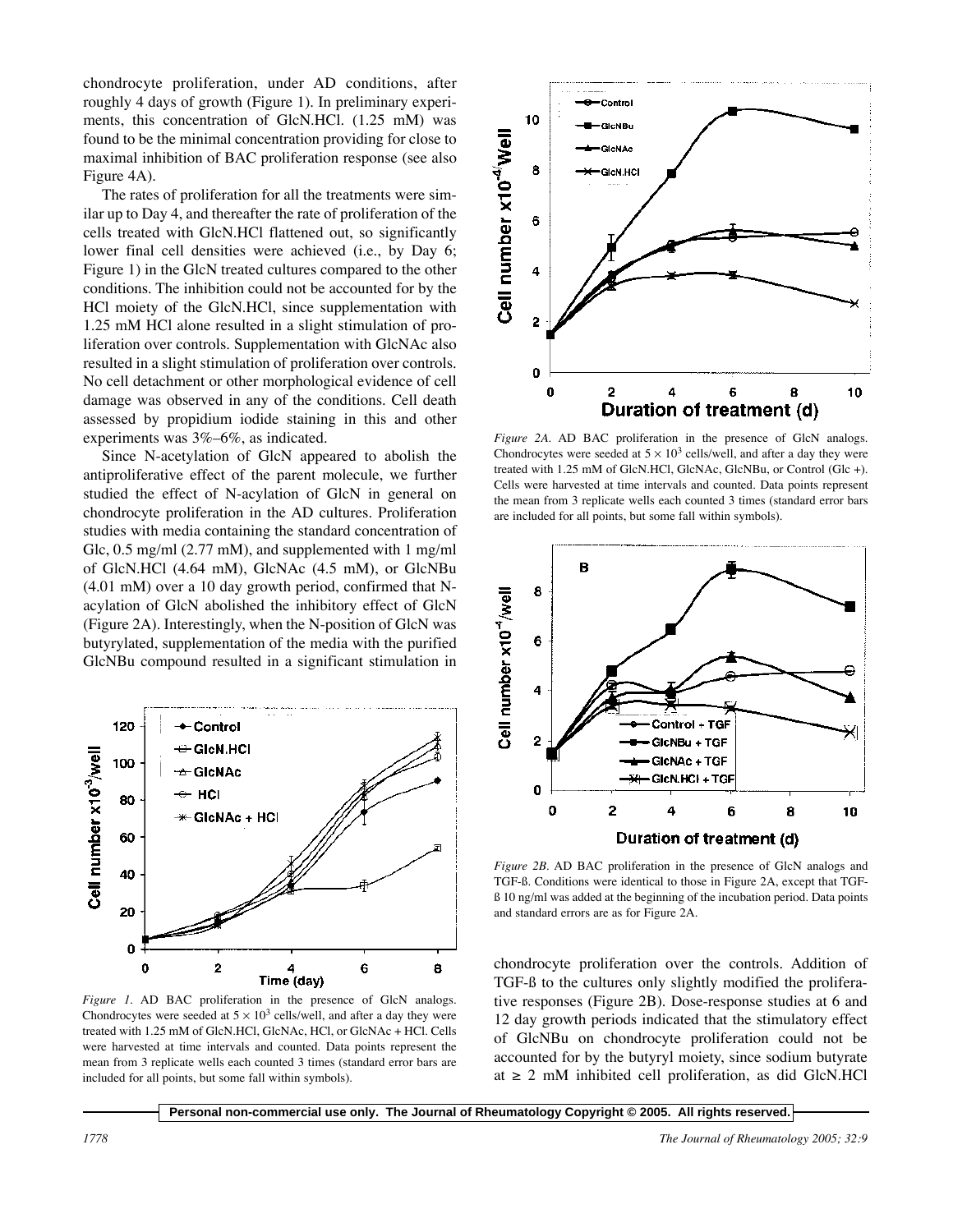(Figure 3). No antiproliferative effects of GlcNBu were observed up to 6 mM during these growth periods.

The specificity of GlcN functional groups on chondrocyte proliferation was explored further, in the absence of Glc in the culture media. Data obtained from 8 day treatments of chondrocytes with 0.5–5 mM GlcN.HCl showed a dosedependent decrease in the final cell numbers (Figure 4A). Interestingly, GlcN.HCl in the absence of Glc still inhibited cell proliferation as observed in the presence of Glc. In contrast, GlcNBu increased cell number compared to the controls (Figure 4A). The addition of GlcNAc resulted in small increases in cell numbers over controls. Also, the morphology of cells treated with GlcN.HCl was different from those of Glc, GlcNBu, and GlcNAc. BAC incubated with GlcN.HCl, especially > 0.5 mM, appeared more fibroblastic compared to other treatments (data not shown). The proportion of dead cells was similar for the different treatments. Rates of proliferation and final cell densities achieved were highly reproducible for replicate cultures for BAC isolated from the cartilage of any one animal, as indicated by the small standard errors in the data. However, cell isolates from different animals, of varying weight and herd origin, did show differences in absolute values for the proliferative responses, as expected. The reversal of the inhibitory effects of GlcN (at the higher concentrations) when the amino group of GlcN is N-acylated was entirely consistent for all isolates, although we observed differences in the magnitude of stimulatory responses of the GlcNAcyls in cultures derived from different animals.

The pattern of DNA synthesis, utilizing  $[3H]$ -thymidine incorporation (Figure 4B), was generally similar to the BAC



*Figure 3.* Effect of varying concentrations of GlcNBu and butyrate on AC BAC proliferation. After plating BAC and allowing them to attach overnight  $(33 \times 10^3 \text{ cells/well}; 6$ -well plates), chondrocytes were treated with various concentrations (0.04, 0.4, 2, 4, and 6 mM) of GlcNBu and butyrate for 12 days, and cells were counted (standard error bars are included for all points, but some fall within symbols).



*Figure 4A.* Differential dose-dependent effect of GlcN analogs on AD BAC proliferation. After plating and attachment, the chondrocytes, cultured in the absence of glucose in the media, were treated with increasing concentrations of the various GlcN analogs for 8 days (0.5, 1, 2.5, and 5 mM). At that time cells were harvested and counted (standard error bars are included for all points, but some fall within symbols).



*Figure 4B*. GlcN analogs differentially affect  $[^{3}H]$ -thymidine incorporation into DNA by AD BAC. After 1 day in culture, chondrocytes were incubated with fresh media containing Glc, GlcNBu, GlcNAc, or GlcN.HCl. At 3 days, media were replaced with fresh media containing  $[{}^{3}H]$ -thymidine and increasing concentration of Glc analogs. Incorporation of  $[3H]$ -thymidine into total DNA for each well was determined after 6 h of radiolabeling for each concentration of the added GlcN derivatives. Data and standard errors shown are for the mean of 3 separate determinations.

proliferation data, with respect to the relative responses of the GlcN analogs. Labeling at 3 or 7 days of culture and pulsing periods with the label for 6 h or 18 h (see Materials and Methods) resulted in differences in total  $[3H]$  incorporation into chondrocyte DNA, but the relative effects for the GlcN analogs were similar, as shown for 3 day cultures labeled for 6 h (Figure 4B).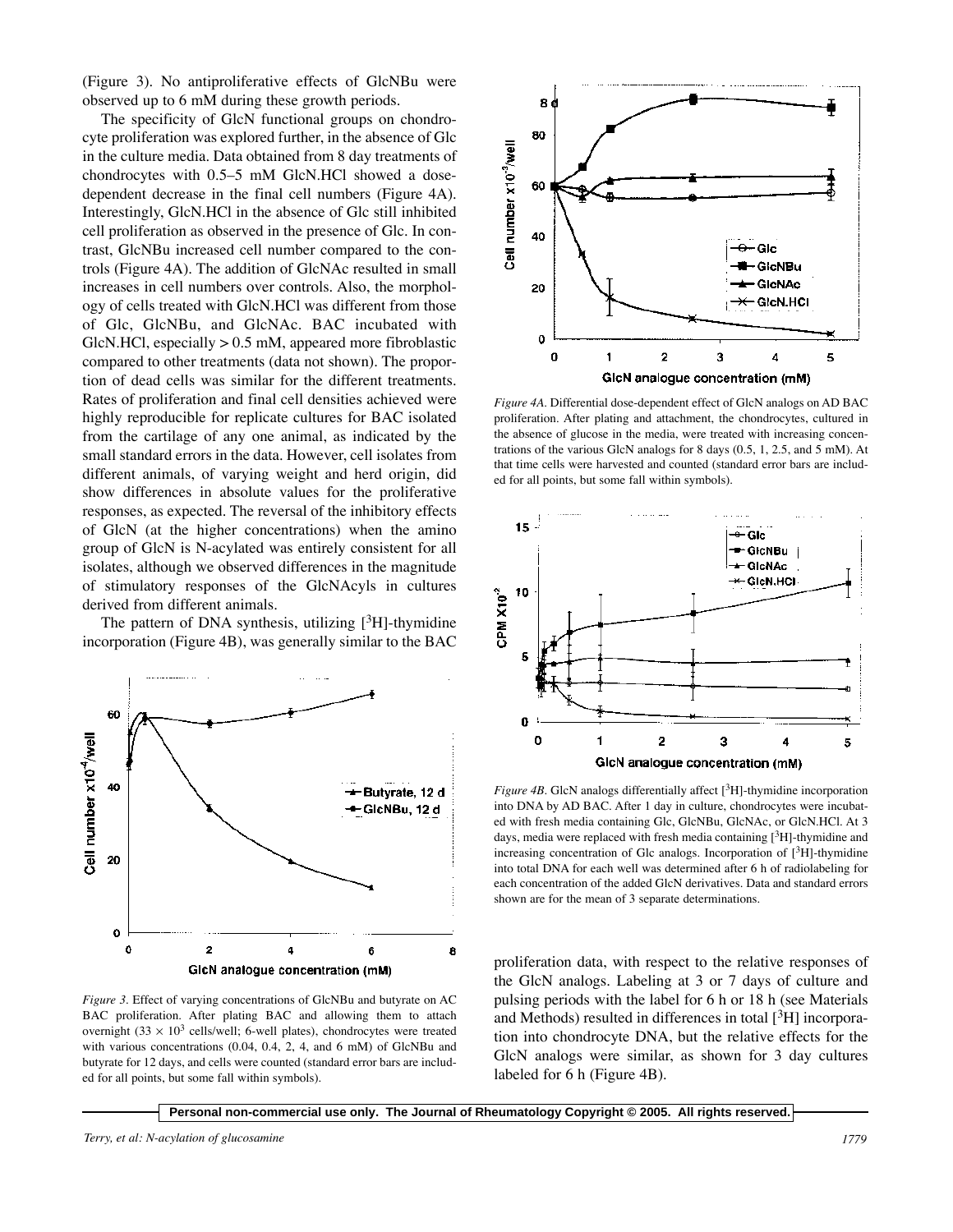Since PG are the only macromolecules in the extracellular matrix of articular cartilage that contain a substantial number of covalently bound sulfate groups $31$ , the convenient Alcian blue precipitation method $2^{\overline{9}}$  was used to estimate net PG synthesis over a 4 day labeling period. Experiments were carried out using confluent BAC cultures, treated with varying concentrations of Glc, GlcNBu, GlcNAc or GlcN.HCl, and  $[^{35}S]$ -sulfate, as described above. Analyses of the net PG synthesis, as assessed by incorporation of  $[35S]$  into PG, revealed a concentration-dependent decrease in the net PG synthesis (per well) as a result of supplementation of the media with GlcN, for concentrations  $\geq 0.5$  mM (Figure 5). Lower concentrations resulted in a small stimulation of net PG synthesis. The addition of GlcNBu resulted in a relatively small stimulation of PG synthesis (compared to no addition). However, there were large (statistically significant) increases of PG synthesis for the higher concentrations for the GlcN to GlcNBu comparison. This "reversal" of the inhibition of PG synthesis by increasing concentrations of GlcN was not specific to GlcNBu, since other Nacylated GlcN, including GlcNAc, also reversed the GlcN mediated inhibition (data not shown).

*BAC proliferation and PG synthesis under AI conditions.* BAC proliferation and PG synthesis was also evaluated under AI conditions, utilizing primary cultures of chondrocytes grown in alginate beads, as described in Materials and Methods. These conditions tend to promote the differentiated cartilage phenotype, but generally showed much slower rates of proliferation compared to the AD conditions (Figure



*Figure 5.* N-butyrylation reverses the GlcN mediated inhibition of incorporation of  $[^{35}S]$  into PG. Confluent chondrocyte cultures were treated with  $[^{35}S]$ -sulfate (10  $\mu$ Ci/ml) and various concentrations of GlcNBu and GlcN.HCl for 4 days (0.05, 0.1, 0.25, 0.5, 1, 2.5, and 5 mM). The newly synthesized PG were precipitated from the media on cellulose acetate strips, employing the Alcian blue method, followed by scintillation counting of the stained spots (standard error bars are included for all points, but some fall within symbols).

6). Varying concentrations of GlcN (0.5–5 mM) had no effect on proliferation after 1 or 2 weeks. Small but progressive degrees of inhibition of growth were noted after 3 and 4 weeks with increasing concentrations of GlcN (Figure 6). Similar experiments with the N-acylated derivatives reversed these minor inhibitions, but did not result in significant stimulation of proliferation over controls (data not shown).

Cumulative PG synthesis per cell with increasing periods of incubation, evaluated by  $[^{35}S]$ -sulfate labeling, was also studied both inside the alginate beads and in medium outside the beads (Figures 7A, 7B, respectively). The total amount of PG (per well) accumulating inside the beads was much higher than that in the medium outside the beads, reaching about a 40-fold difference by the end of 3 weeks of incubation. The  $\lceil^{35}S\rceil$  radioactivity incorporated into the PG, accumulating within the beads at the end of the 3 week incubation period (on a per cell basis), was similar to controls for the cultures incubated in the presence of GlcN, GlcNAc, and GlcNBu, at the 0.05 and 0.5 mM concentrations (Figure 7A). There was a trend of increasing PG per cell at the 0.05 concentration for GlcN, GlcNAc, and GlcNBu that was not seen at the higher concentration of the aminosugars. If these results are expressed as total radioactivity incorporated into the PG inside all the beads in each well, there was relatively less radioactivity in GlcN treated cultures than in the GlcNAc and GlcNBu treated cultures at the end of the 3 weeks of culture (compare with Figure 6). The labeled PG appearing in the media of the alginate bead cultures (Figure 6B) likely represent a leaching out of PG from the beads and appear to reflect the pattern of PG labeling within the beads. *HAC proliferation and PG synthesis, AD conditions.* Monolayer HAC cultures showed a slower rate of proliferation than did similarly seeded BAC cultures. HAC responses to additions of the experimental compounds also occurred at a slower rate than did BAC cultures. Cell numbers remained similar from all conditions up to Day 8, when nonsignificant differences in total cell number begin to appear, indicating a roughly 2-fold decrease in the GlcN treated compared to the GlcNBu treated cultures (data not shown). Net PG synthesis per cell for the HAC under AD followed a slow rate of increase for Days 2–8, followed by more rapid synthesis for Days 8–14 (Figure 8). The small differences observed between treatment conditions did not achieve statistical significance.

*HAC cDNA microarray.* Analysis of gene transcription level data was cross-referenced against the corresponding data from the "flipped" data. The inclusion of flip-fluor data to the analysis reduces the possibility that a gene is identified as regulated due to variation in labeling efficiency and hybridization efficiency.

The gene list consisted of two 19,000 cDNA arrays per experimental condition (either GlcN vs Glc or GlcNBu vs Glc). From the 76,000 examined cDNA spots, 50 were iden-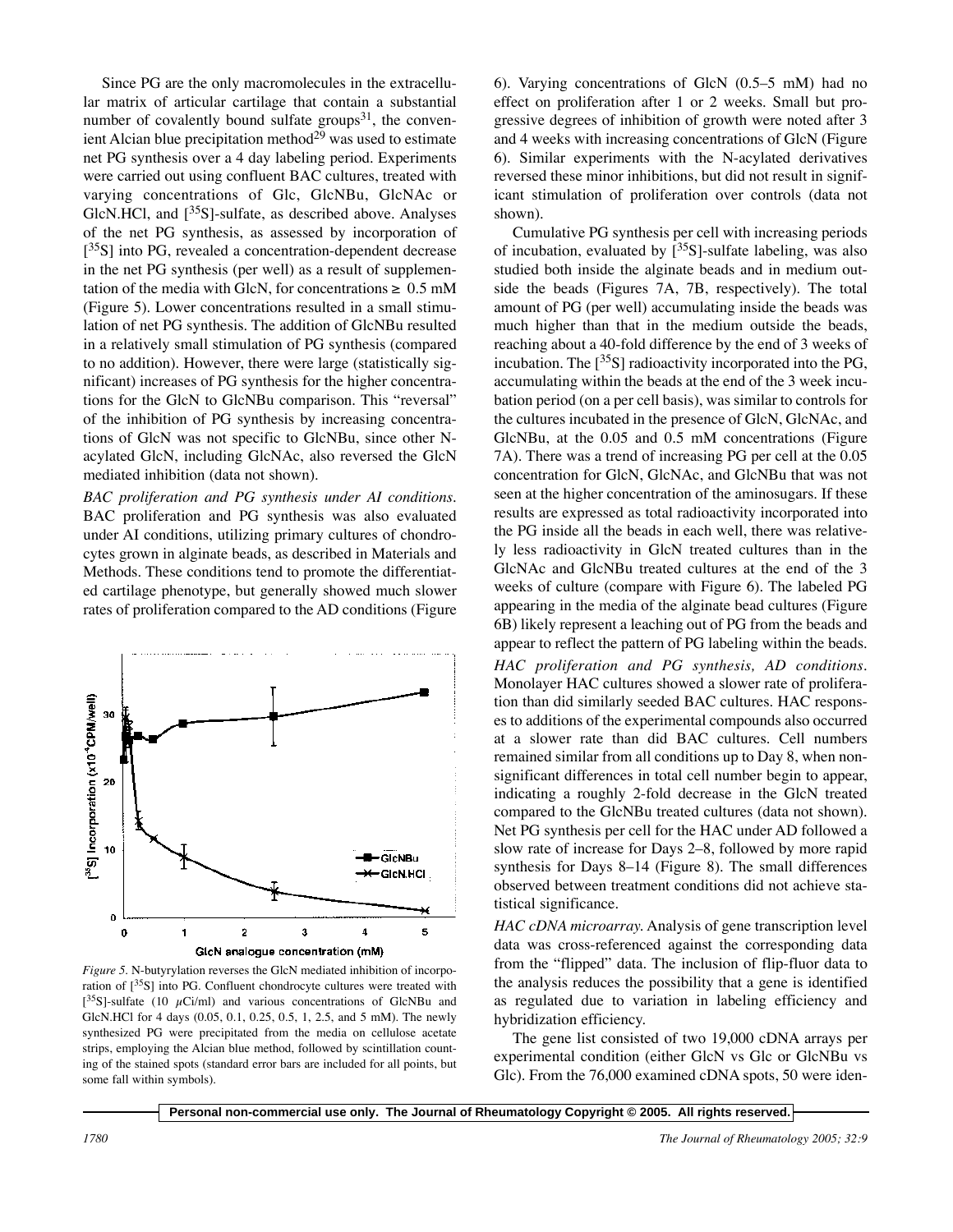

*Figure 6.* Effect of GlcN and N-Acylated derivatives on BAC proliferation under AI conditions. Primary cultures of BAC (passage 0) were seeded in alginate beads under the different concentrations of GlcN and N-acylated derivatives. Cells were counted after 3 weeks of growth.

tified as meeting all requirements for significant transcription regulation.

The final gene list, from 19,000 EST per chip, was composed of 43 genes upregulated by GlcNBu, 5 genes downregulated by GlcNBu, and 2 genes downregulated by GlcN. No genes survived the sorting procedure from the GlcN upregulated data set (Table 1).

Regulated genes of interest included collagen 6α1, COX 15,  $RAR\alpha$ , and TATA binding protein from the upregulated GlcNBu data set, galactosidase ß1 from the GlcNBu downregulated data set, and chitinase 3-like 1 from the GlcN downregulated data set. Collagen type II and aggrecan were not significantly regulated by these additions.

Mapping of genes listed in Table 1 to their chromosomal location revealed a trend of transcriptional upregulation of genes found at or near chromosome region 1q21. These genes are cathepsin K, glutamate-ammonia ligase, and ribosomal protein S27. Chitinase 3-like 1, found at 1q32, was downregulated by additions of GlcN.

### **DISCUSSION**

We found that GlcN.HCl (0.1–5.0 mM) had a concentrationdependent antiproliferative effect on chondrocytes, seen best in anchorage-dependent and less so under anchorageindependent culture conditions. Our data show that the inhibitory effect of GlcN.HCl was not associated with the HCl moiety and appeared to be due to the GlcN molecule itself. Also, the growth kinetics of the chondrocytes in the presence of 1.25 mM GlcN indicate that initial growth rates, up to 4 days, were similar to the controls and only after that did the growth rate flatten out (Figure 1). This pattern is similar to that seen in density-dependent inhibition of growth, which may be mediated by extracellular signals and/or the addition of peptide growth factors such as TGF-ß to AD cultures reported for other systems $^{31,32}$ . However, the addition of TGF-ß did not change the pattern of initial growth rates significantly, or the density-dependent inhibition of growth in the BAC grown in the presence of GlcN, GlcNAc, or GlcNBu (Figures 2A, 2B). Generally, the GlcN antiproliferative effect was reversed by N-acylation, including N-acetylation and N-butyrylation, and the latter also stimulated chondrocyte proliferation. The decreased BAC proliferation, by equivalent concentrations of butyrate, indicates that the butyrate moiety (i.e., on its own) is not responsible for the observed stimulation of proliferation by GlcNBu. The mechanism by which N-acylation reverses the antiproliferative effect of GlcN is not understood. However, the inhibition of cell growth by GlcN, but not by the N-Acyl derivatives, appears to be accounted for by a decline in cell division, as illustrated by the  $[{}^{3}H]$ -thymidine labeling data (Figure 4B), rather than cell death.

GlcN is known to have a variety of effects on cell and animal physiology. It is toxic to some experimentally induced tumors in rodents $33$ . It has also been reported that exogenous GlcN induces insulin resistance in cultured adipocytes in a manner similar to that caused by hyperglycemia, but at a 40-fold lower concentration than that required for  $Glc<sup>34</sup>$ . Also, aminosugars added in high con-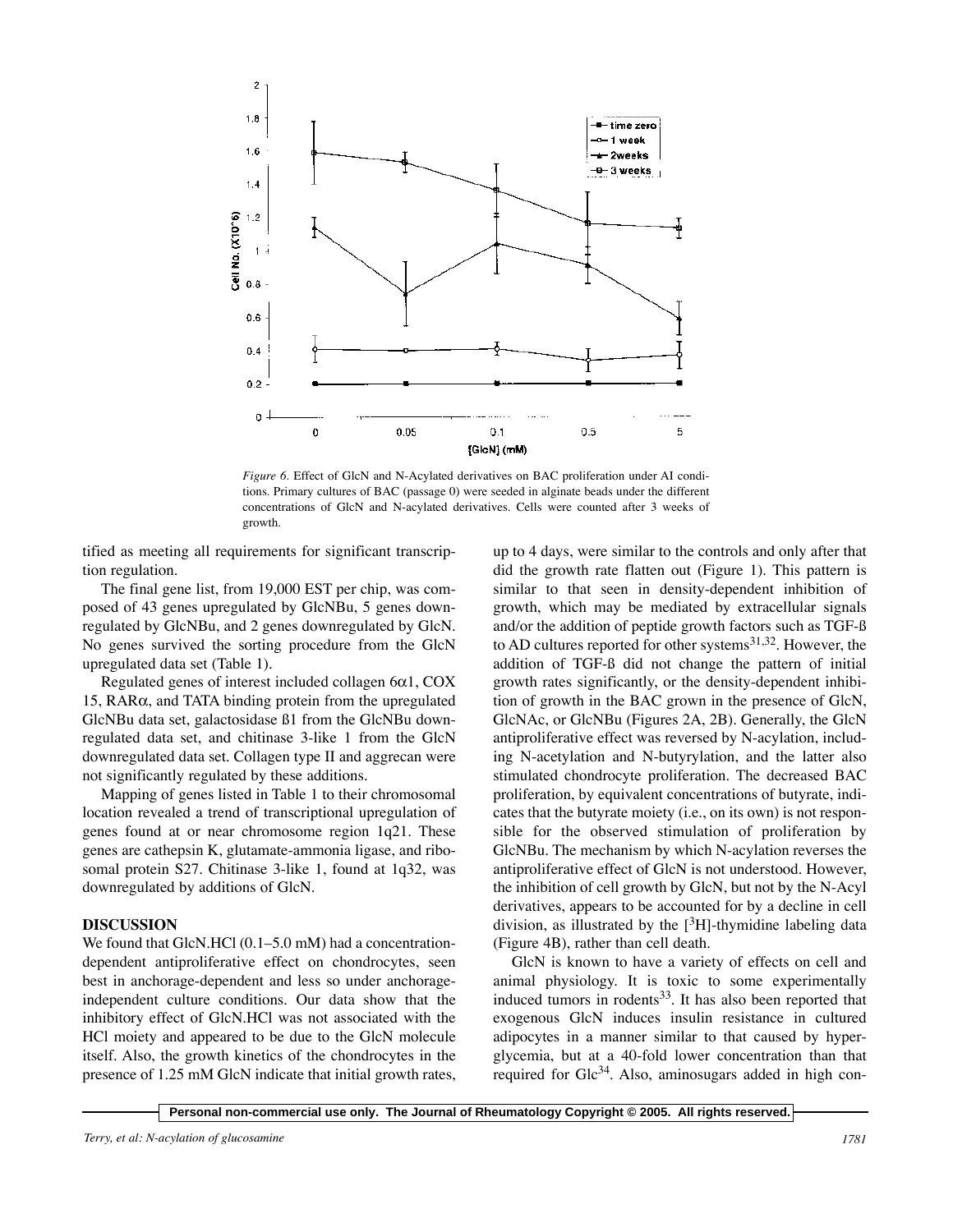

*Figure 7A.* Effect of GlcN and N-Acylated derivatives on PG synthesis under AI conditions, within alginate beads. Primary cultures of BAC were grown in alginate beads for 3 weeks, as described in Figure 6. Cultures were labeled with  $[35S]$ -sulfate for 5 days before harvesting (Days 17–21), and radioactivity incorporated in PG within the beads was quantified.



*Figure 7B.* Effect of GlcN and N-Acylated derivatives on PG synthesis under AI conditions, in the medium, outside the beads. Methods and results are from the same experiment as in Figure 7A, except that radioactivity incorporated is in the PG of the medium outside the alginate beads.

centrations to cartilage culture systems (maximal inhibition for mannosamine at 1.35 mM and 5–10 times higher concentrations for GlcN) have been shown to inhibit the activity of the PG-degrading enzyme aggrecanase<sup>35,36</sup>. GlcN.S also reduced phospholipase  $A_2$  and collagenase activities in human osteoarthritic chondrocytes in culture<sup>37</sup>. As well, the addition of GlcN to equine cartilage explants in high concentrations (25 mg/ml) inhibited PG and metalloproteinase release in the media38. Similarly, the addition of GlcN.S in mg/ml concentrations inhibited PG degradation, an effect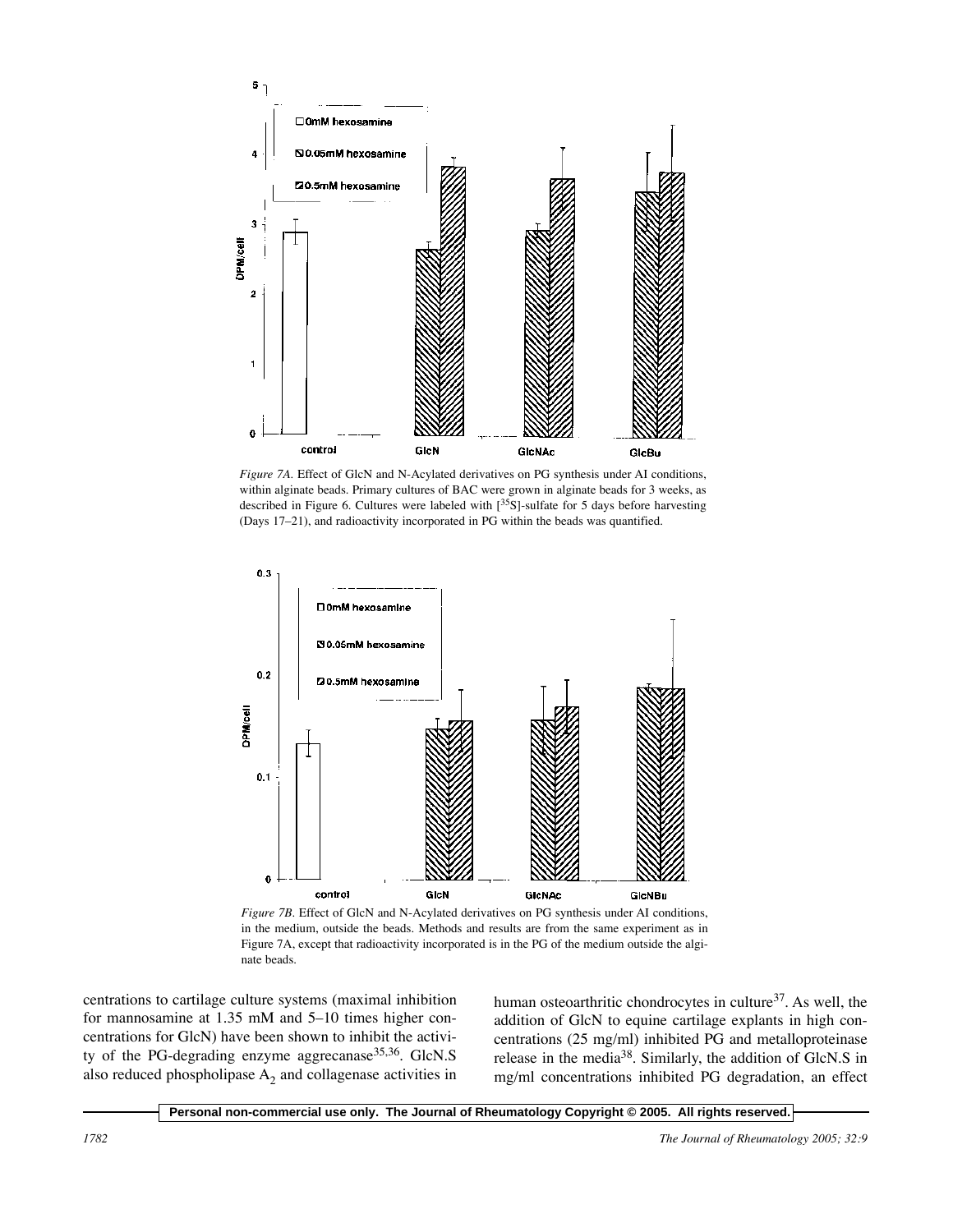

*Figure 8.* Net PG synthesis by HAC under AD conditions. Replicate cultures were labeled with [<sup>35</sup>S]-sulfate, 48 h before each timepoint indicated, and incorporated radioactivity was quantified. Cumulative incorporated radioactivity is indicated for each timepoint.

*Table 1.* Summary of regulated genes present on both "flipped" arrays following additions of 0.1 mM GlcN or GlcNBu to HAC cultures.

| GlcNBu Treated HAC                               |                  |
|--------------------------------------------------|------------------|
| Upregulated genes                                | Log <sub>2</sub> |
| Alpha-fetoprotein                                | 2.17             |
| Calsenilin                                       | 2.85             |
| Cathepsin K                                      | 2.43             |
| CGI-19 protein                                   | 2.09             |
| Exportin 1                                       | 3.55             |
| FK506-binding protein                            | 2.66             |
| Glutamate-ammonia ligase                         | 2.57             |
| Glutathione S-transferase $A_2$                  | 2.46             |
| MGC16202                                         | 2.32             |
| MGC5618q                                         | 2.35             |
| KIAA1673                                         | 2.05             |
| Leucine-rich repeat-containing 2                 | 2.25             |
| Mitofusin 1                                      | 2.53             |
| Myosin light chain 6                             | 2.32             |
| Neogenin                                         | 2.67             |
| Neural precursor cell expressed, developmentally | 2.02             |
| downregulated 8                                  |                  |
| Nuclear RNA export factor 1                      | 2.37             |
| Pregnancy-associated plasma protein A            | 2.83             |
| Procollagen-lysine 2-oxoglutarate 5-dioxygenase  | 2.36             |
| (lysine hydroxylase) 2                           |                  |
| Protein phosphatase 2                            | 2.59             |
| Reticulon 1                                      | 2.26             |
| Ribosomal protein S27                            | 2.00             |
| SON DNA binding protein                          | 2.07             |
| Sphingomyelin phosphodiesterase 1                | 2.99             |
| Downregulated genes                              |                  |
| Immunoglobulin kappa constant                    | 2.05             |
| Ninein                                           | 2.00             |
| SWI/SNF related, actin dependent regulator of    | 2.03             |
| chromatin, b1                                    |                  |
| GlcN.HC1 Treated HAC                             |                  |
| Downregulated genes                              |                  |
| Chitinase 3-like 1                               | 2.44             |
| Ras homolog gene family, member C                | 1.15             |
|                                                  |                  |

not found with N-acetyl GlcN $39$ . A recent report<sup>40</sup> showed that high concentrations of GlcN (up to 10 mM) inhibited degradation of radiolabeled PG from cartilage explant cultures, but did not provide longterm suppression of aggrecan loss induced by retinoic acid. Thus, quite high concentrations of GlcN have been used to achieve inhibition of the enzymes responsible for PG degradation in culture.

In other studies, chondrocyte clusters from OA cartilage showed small increases of PG content of culture media and clusters (on the basis of DNA) with increasing concentrations of GlcNS  $(1-100 \mu g)$ ; Rotta Research Laboratories, Monza, Italy $39$ , although the DNA synthesis of the clusters was similar in all groups and the DNA content of the clusters was not reported. More recently, GlcN.S (Rotta Research Laboratories) was tested for its effect on releasing PG from chondrocyte suspensions (on methacrylate coated culture plates)<sup>41</sup>. These investigators found increasing amounts of PG released into the medium by increasing concentrations of GlcNS added to the cultures, from 28% to 120% of control values for the range of added GlcN.S of 1–150  $\mu$ M, and a reduction of matrix metalloproteinase (MMP)-3 protein. It is difficult to determine to what extent these effects are due to new PG synthesis (or release) as opposed to inhibition of degradation of presynthesized PG. It has recently been reported that GlcN.HCl (100  $\mu$ g/ml) suppressed PGE<sub>2</sub> production from OA chondrocytes and MMP from normal but not OA chondrocytes $42$ . These investigators emphasize the importance of defining cells and conditions in these types of experiments. Inhibition of PG degradation by GlcN and its reversal by GlcNAc has been reported in cartilage explant systems<sup>43,44</sup>.

Our results with BAC cultures also suggest that the addition of relatively high concentrations of GlcN inhibits total, net PG synthesis, in a dose-dependent manner. This inhibitory effect of GlcN is seen most prominently under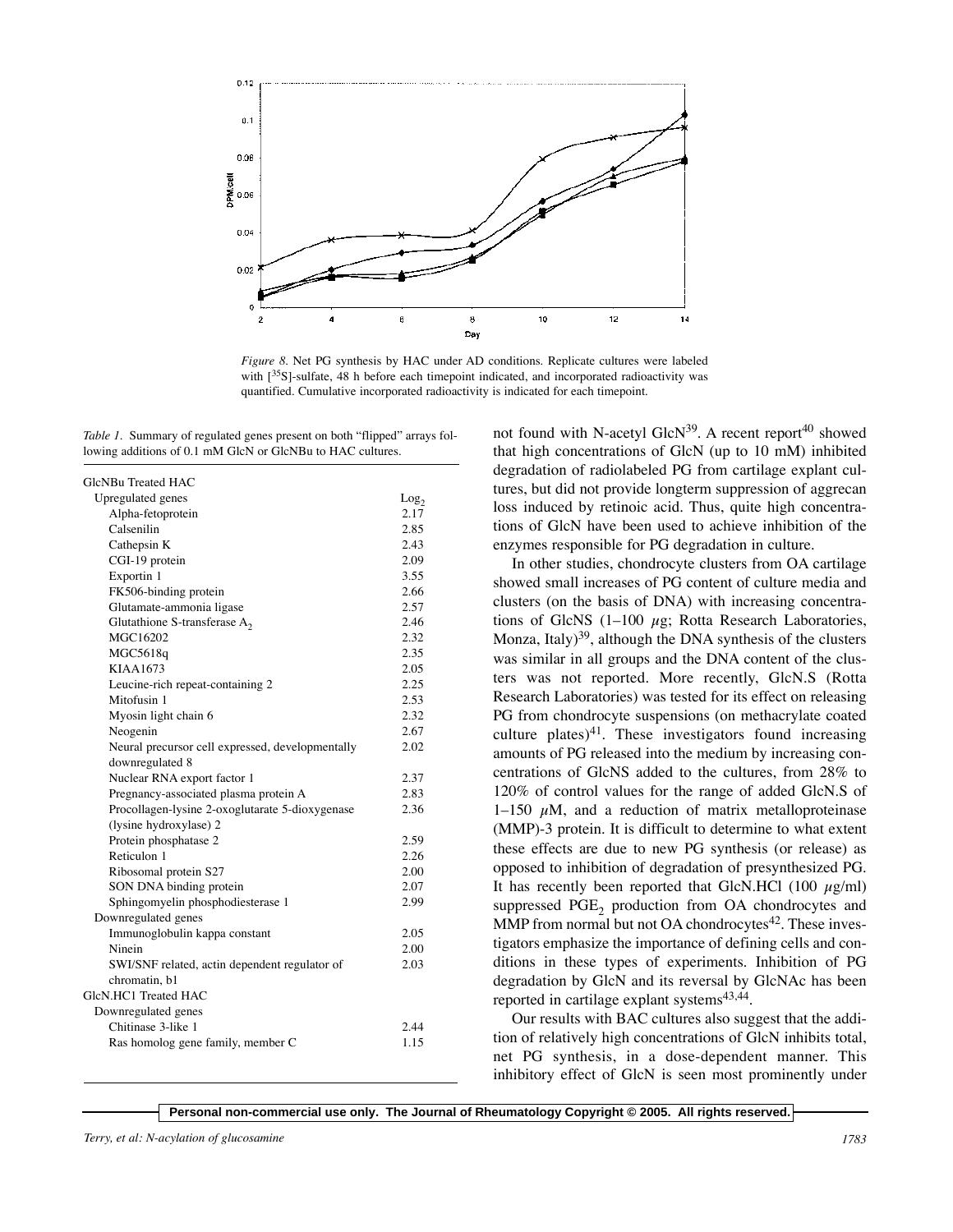AD conditions and less so in the AI (alginate) system (compare Figures 5 and 7), and appears to be related to the effects on cell density at any given timepoint. However, even under AD conditions, the relationship of cell density to the amount of PG synthesized per cell is complex. In some AD systems, increasing cell density is associated with decreasing amounts of PG synthesized per cell, an association that is "uncoupled" by the addition of  $TGF-B<sup>31</sup>$ . The advantages and disadvantages of AD and AI systems were outlined above, but generally speaking, for initial drug testing results from AI systems are easier to interpret. The mechanism by which N-acylation of GlcN abolishes the inhibitory effects seen at higher concentrations has not been elucidated. The addition of ATP or inosine failed to reverse the inhibitory effects (unpublished results). In a rat chondrocyte system, recent work<sup>45</sup> has indicated, by Northern blot, that GlcNBu upregulated collagen type II and aggrecan mRNA, effects not seen with the addition of GlcNAc or N-propionyl glucosamine.

In evaluating the biological effects of a change in the chemical structure of a drug (i.e., GlcN and GlcNBu comparison) it is important to examine different systems. The BAC and HAC AD cultures illustrated significant differences in the chondrocytes between these biological sources. The HAC (from the margin of OA joints) proliferated much more slowly and exhibited different kinetics than the BAC. This slower growth rate of the HAC probably also contributed to attaining similar cell densities in the presence of the test compounds at the concentration tested. Thus, it was possible to carry out the comparative gene expression studies at similar rates of growth and final cell densities in this system, and the differences in gene expression observed (Table 1) are less likely to be confounded by effects of the compounds on cell proliferation. The finding of a small number of HAC genes being downregulated by GlcN was not anticipated, but may be due to the conversion of endogenous Glc into GlcN through the hexosamine pathway. If this is the case, then distinct transcriptional signature and growth profile found with additions of GlcNBu to HAC cultures may be due to GlcNBu influencing a separate metabolic pathway, culminating in the differential regulation of a distinct set of genes. Other groups have found that GlcN can regulate the expression of genes, most notably the TGF-ß1 gene<sup>16,18</sup>. Relatively high stringency analysis of the microarray findings suggests regulation of a number of other genes by GlcN and its N-acylated derivatives that are of interest for further studies. These include chitinase 3-like 1 (HC gp39)<sup>46</sup> and ribosomal protein  $S27^{47}$ , which have been implicated in chondrocyte differentiation and repair. A less stringent evaluation of gene expression, which did not require the data to survive the "flip-fluor" requirement, was also conducted. With the lesser stringency criteria, chitinase 3-like 1 was upregulated by GlcNBu but not by GlcN. Northern blot analysis confirmed a modest (35%) increase

in chitinase 3-like 1 transcript with GlcNBu and downregulation with GlcN treatment, as well as small increases and decreases in exported protein in the chondrocyte medium, respectively.

Further, the identification of many chondrocyte-related genes, previously identified as necessary for healthy cartilage, from this list suggests that additions of GlcNBu to monolayer HAC cultures may constitute a positive influence. These upregulated genes include PG family members of biglycan and the chondroitin sulfate proteoglycan (versican); glucose metabolism enzymes UDP-glucose pyrophosphorylase 2 and UDP-N-acetylglucosamine pyrophosphorylase 1; tissue inhibitor of metalloproteinase 1 and 3; and TGF-ß. Van der Pouw Kraan, *et al*<sup>48</sup> demonstrated that generation of distinct gene expression signatures can be accomplished between subsets of RA as well as between RA and OA. However, they did not include an analysis of the "flipped" data, which would reduce the possibility of the gene expression signature occurring by chance or technical variation.

The *in vitro* systems chosen to investigate effects of drugs for cartilage repair need to be considered also in the context of joint pathology. Histopathological studies of whole OA joints have shown that when repair of damaged articular cartilage does occur in the human joint, as part of remodeling, it is primarily in the form of fibrocartilage<sup>49,50</sup>. In addition to these seminal pathological studies, more recent studies have indicated both type I and type II collagens are expressed in different regions of OA joints, such as related to osteophyte formation<sup>51</sup>, and the transformation of fibrocartilage to neocartilage then becomes prominent<sup>52</sup>. Biochemical analysis had indicated high levels of type I collagen in OA, but not normal human cartilage, and this is expressed primarily by the deep layers of fibrocartilaginous tissue<sup>53</sup>. The AD systems we used (dedifferentiated chondrocytes grown on plastic surfaces) show some of the markers for fibrocartilage, while the AI system expresses the more differentiated cartilage phenotype, but the issue of the "best system" for drug evaluation for cartilage repair has not been resolved. Further, a number of naturally occurring support matrices have been utilized as bioengineering scaffolding for chondrocyte growth<sup>54</sup>, but whether the gene pattern expressed in these supports provides definite indication of the success of the implants is not certain. The advantages and disadvantages of the AI and AD systems, in particular for drug evaluation, are shown in Table 2.

We found that *in vitro* activity of GlcN on chondroproliferation and PG synthesis may be dependent on whether the amino group of the N-GlcN molecule is N-acylated or free. The N-acylated GlcN represent a class of compounds with markedly different effects from the parent GlcN moiety. The N-acylated GlcN, in particular GlcNBu, are currently being tested in animal models, where they have shown promising effects. In view of the many genes that appear to be upregu-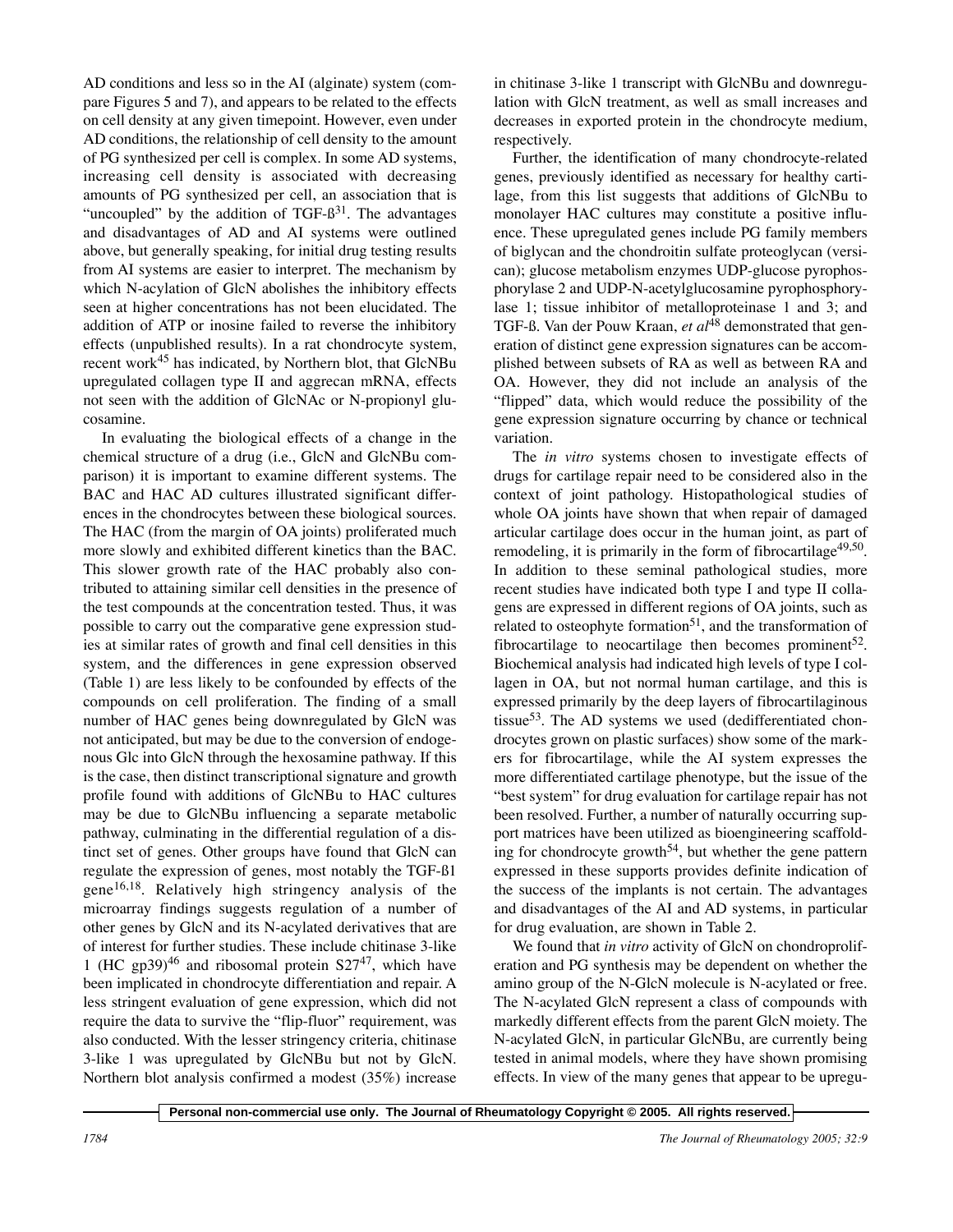lated, these *in vivo* effects will need to be evaluated at different metabolic levels and in various tissues in order to determine the correlation between the *in vitro* and *in vivo* findings.

#### **REFERENCES**

- 1. Gilliland BC. Degenerative joint disease. In: Braunwald E, Isselbacher KJ, Petersdorf RG, Wilson JD, Martin JB, Fauci AS, editors. Harrison's principles of internal medicine. 11th ed. New York: McGraw-Hill; 1987:1456-8.
- 2. Epstein WV, Yelin EH, Nevitt M, Kramer JS. Arthritis: a major health problem of the elderly. In: Moskowitz RW, Haug MR editors. Arthritis and the elderly. New York: Springer; 1986:5-17.
- 3. Lafeber FPJG, Van Roy HLAM, Wilbrink B, Huber-Bruning O, Bijlsma JWJ. Human osteoarthritic cartilage is synthetically more active but in culture less vital than normal cartilage. J Rheumatol 1992;19:123-9.
- 4. Lafeber FPJG, van der Kraan PM, Van Roy HLAM, et al. Local changes in proteoglycan synthesis during culture are different for normal and osteoarthritic cartilage. Am J Pathol 1992;140:1421-9.
- 5. McCarty MF. The neglect of glucosamine as a treatment for osteoarthritis — a personal perspective. Med Hypothesis 1994;42:323-7.
- 6. Rainsford KD, Ying C, Smith FC. Effects of meloxicam, compared with other NSAIDs, on cartilage proteoglycan metabolism, synovial prostaglandin  $E_2$ , and production of interleukins 1, 6 and 8, in human and porcine explants in organ culture. J Pharm Pharmacol 1997;49:991-8.
- 7. Raiss RX, Karbowski A, Aigner T, Schleyerbach R. Chondrocytes and antirheumatic drugs. J Rheumatol 1995;22 Suppl 43:152-4.
- 8. Abramson SB. The role of COX-2 produced by cartilage in arthritis. Osteoarthritis Cartilage 1999;7:380-1.
- 9. Towheed TE, Anastassiades TP, Houpt J, Hochberg MC, Wells G, Shea B. Glucosamine sulfate in osteoarthritis [Protocol for a Cochrane Review]. In: The Cochrane Library Issue 2. Oxford Update Software; 1999.
- 10. Towheed TE, Anastassiades TP. Glucosamine and chondroitin for treating symptoms of osteoarthritis: evidence is widely touted but incomplete. JAMA 2000;283:1483-4.
- 11. McNamara PS, Johnston SA, Todhunter RJ. Slow-acting, disease-modifying osteoarthritis agents. Vet Clin North Am Small Anim Pract 1997;27:863-81.
- 12. Setnikar I, Pacina MA, Revel L. Antiarthritic effects of glucosamine sulfate studied in animal models. Arzneimittelforschung 1991;41:542-5.
- 13. Setnikar I, Palumbo R, Canali S, Zanolo G. Pharmacokinetics of glucosamine in man. Arzneimittelforschung 1993;43:1109-13.
- 14. Aghazadeh-Habashi JA, Sattari S, Pasutto F, Jamali F. High performance liquid chromatographic determination of glucosamine in rat plasma. J Pharm Pharmaceut Sci 2002;5:176-80.
- 15. Aghazadeh-Habashi JA, Sattari S, Pasutto F, Jamali F. Single dose pharmacokinetics and bioavailability of glucosamine in the rat. J Pharm Pharmaceut Sci 2002;5:181-4.
- 16. McClain DA, Paterson AJ, Roos MD, Wei X, Kudlow JE. Glucose and glucosamine regulate growth factor gene expression in vascular smooth muscle cells. Proc Natl Acad Sci USA 1992;89:8150-4.
- 17. Sayeski PP, Kudlow JE. Glucose metabolism to glucosamine is necessary for glucose stimulation of transforming growth factor-alpha gene transcription. J Biol Chem 1996;271:15237-43.
- 18. Daniels MC, Kansal P, Smith TM, Paterson AJ, Kudlow JE, McClain DA. Glucose regulation of transforming growth factor-alpha expression is mediated by products of the hexosamine biosynthesis pathway. Mol Endocrinol 1993;7:1041-8.
- 19. Odenbring S, Egund N, Lindstrand A, Lohmander LS, Willen H.

Cartilage regeneration after proximal tibial osteotomy for medial gonarthrosis. An arthroscopic, roentgenographic, and histologic study. Clin Orthop Rel Res 1992;277:210-6.

- 20. Hunt SA, Jazrawi LM, Sherman OH. Arthroscopic management of osteoarthritis of the knee. Am Acad Orthop Surg 2002;10:356-63.
- 21. Anastassiades TP, Carran J, Smith P. Development of N-butyryl glucosamine (GlcNBu) as a pharmaceutical candidate in cartilage repair [abstract]. Arthritis Rheum 2003;48 Suppl:S287.
- 22. Anastassiades TP, Carran J, Hopwood J, Smith P, Wainman D. Development of N-acylated glucosamine (GlcNAcyls) for arthritic conditions [abstract no. 687]. 5th ICRS Symposium, Ghent, Belgium, 2004:87.
- 23. Anastassiades TP. Effect of a synthetic hexosamine derivative on mucopolysaccharide synthesis by human capsule and synovium. Biochem Pharmacol 1973;22:3013-23.
- 24. Inouye Y, Onodera K, Kitaoka S, Hirano S. Some fatty acid derivatives of D-glucosamine. J Am Chem Soc 1956;78:4722-4.
- 25. Chan C, Anastassiades TP. Isolation and partial characterization of a high molecular weight anionic glycoconjugate from TGF-ß treated bovine articular chondrocytes. Biochem Cell Biol 1996;74:233-40.
- 26. Chan CK, Anastassiades TP. Anionic glycoconjugates from differentiated and dedifferentiated cultures of bovine articular chondrocytes: modulation by TGF-ß. In Vitro Cell Dev Biol Anim 1998;34:492-8.
- 27. Howard S, Anastassiades TP. Differential effects of bone-associated factors on newly synthesized anionic glycoconjugates by articular chondrocyte cultures from adult and immature bovines. J Rheumatol 1993;20:2083-94.
- 28. Guo J, Jourdian GW, MacCallum DK. Culture and growth characteristics of chondrocytes encapsulated in alginate beads. Connect Tissue Res 1989;19:277-97.
- 29. Terry DE, Chopra RK, Ovenden J, Anastassiades TP. Differential use of Alcian blue and toluidine blue dyes for the quantitation and isolation of anionic glycoconjugates from cell cultures: application to proteoglycans and a high molecular weight glycoprotein synthesized by articular chondrocytes. Anal Biochem 2000;285:211-9.
- 30. Stewart CC. Multiparameter analysis of leukocytes by flow cytometry. In: Darzynkiewicz Z, Crissman HA, editors. Methods in cell biology. New York: Academic Press; 1990:427-50.
- 31. Anastassiades TP, Chan C. Stimulatory effect of TGF-ß on anionic glycoconjugate synthesis by rat calvarial cells: specificity, uncoupling of cell density dependence, and modulation by chondroitin sulfate. J Bone Miner Res 1993;8:1301-9.
- 32. Kolm-Litty V, Sauer U, Nerlich A, Lehmann R, Schleicher ED. High glucose-induced transforming growth factor ß1 production is mediated by hexosamine pathway in porcine glomerular mesangial cells. J Clin Invest 1998;101:160-9.
- 33. Friedman SJ, Skehan P. Membrane-active drugs potentiate the killing of tumor cells by D-glucosamine. Proc Natl Acad Sci USA 1980;77:1172-6.
- 34. Marshall S, Bacote V, Traxinger RR. Discovery of a metabolic pathway mediating glucose-induced desensitization of the transport system. Role of hexosamine biosynthesis in the induction of insulin resistance. J Biol Chem 1991;266:4706-12.
- 35. Sandy JD, Thompson V, Verscharen C, Gamett D. Chondrocyte-mediated catabolism of aggrecan: evidence for a glycosylphosphatidylinositol-linked protein in the aggrecanase response to interleukin-1 or retinoic acid. Arch Biochem Biophys 1999;367:258-64.
- 36. Patwari P, Kurz B, Sandy JD, et al. Mannosamine inhibits aggrecanase-mediated changes in the physical properties and biochemical composition of articular cartilage. Arch Biochem Biophys 2000;374:79-85.
- 37. Piperno M, Reboul P, Hellio Le Graverand MP, et al. Glucosamine